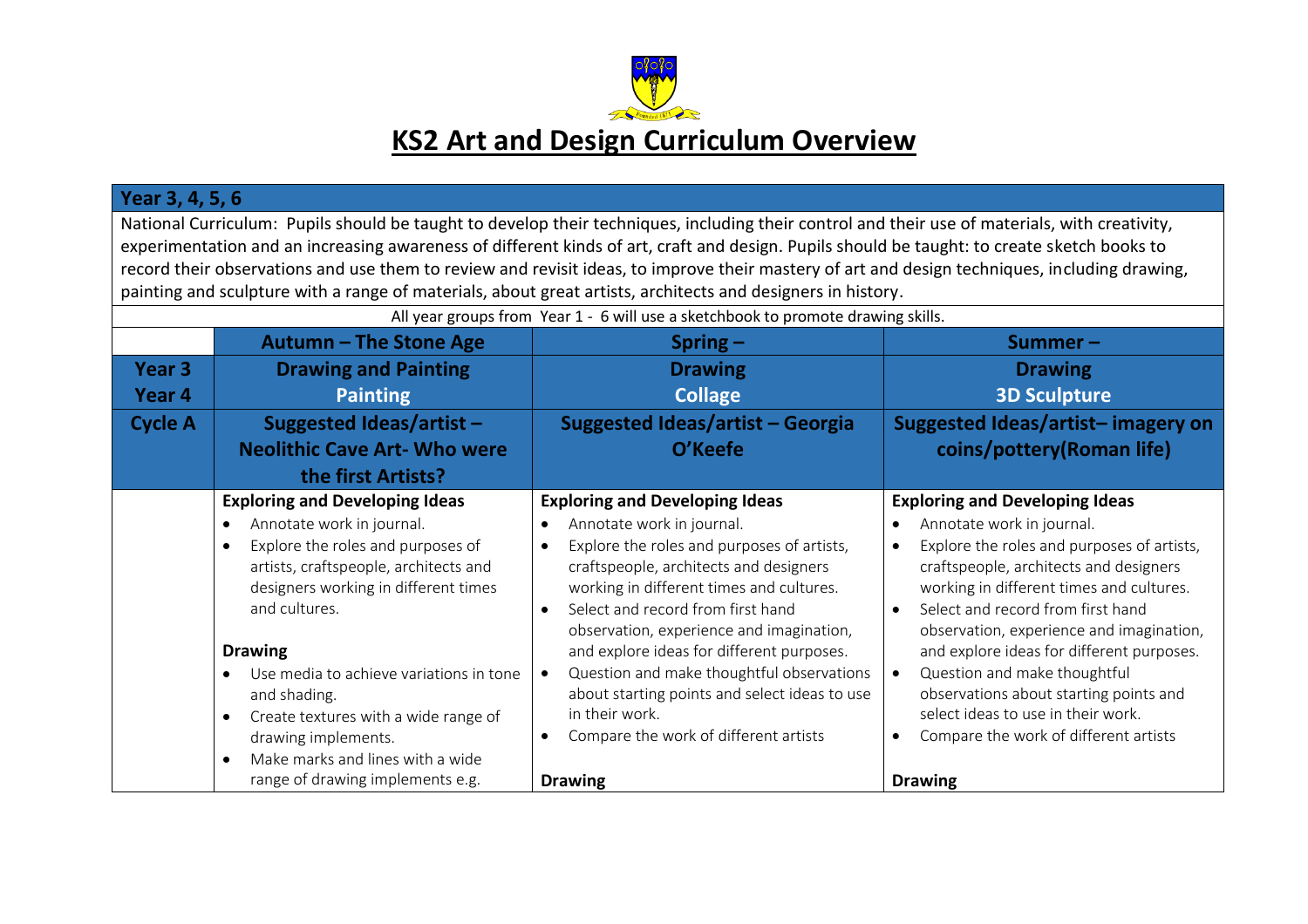

charcoal, pencil, crayon, chalk pastels, pens etc.

- Experiment with different grades of pencil and other implements. Combine 2 or more in work.
- Begin to show an awareness of objects having a third dimension.
- Draw on different scales.

#### **Painting**

- Work on a range of scales e.g. thin brush on small picture etc.
- Create different effects and textures with paint according to what they need for the task.
- Mix colours and know which primary colours make secondary colours
- Use more specific colour language
- Mix and use tints and shades with accuracy.

# Evaluating and Developing Work

- Compare ideas, methods and approaches in their own and others' work and say what they think and feel about them.
- Adapt their work according to their views and describe how they might develop it further.
- Make links with an artist's work and their own.

 Create textures with a wide range of drawing implements.

- Make marks and lines with a wide range of drawing implements e.g. charcoal, pencil, crayon, chalk pastels, pens etc.
- Experiment with different grades of pencil and other implements. Combine 2 or more in work.
- Begin to show an awareness of objects having a third dimension.
- Draw on different scales.
- Use journals to collect and record ideas and include analysis of materials and artists' methods.
- Use media to achieve variations in tone and shading.

#### Collage

- Experiment with a range of collage techniques such as tearing, overlapping and layering to create images and represent textures
- Cut with precision
- Use collage as a means of collecting ideas and information and building a visual vocabulary

# Evaluating and Developing Work

- Experiment with greater control how surface detail can be added to drawings.
- Draw on different scales.
- Make marks and lines with a wide range of drawing implements e.g. charcoal, pencil, crayon, chalk pastels, pens etc. Experiment with different grades of pencil and other implements. Combine 2 or more in work.
- Begin to show an awareness of objects having a third dimension.
- Use media to achieve variations in tone and shading.
- Create textures with a wide range of drawing implements.
- Apply a simple use of pattern and texture in a drawing
- Observe greater detail in portraits.

#### **Painting**

- Mix and match colours to artefacts and objects
- Add background colours with a wash.

# **3D Sculpture**

.

- Plan, design and make models from observation or imagination
- Join clay adequately and construct a simple base for extending and modelling other shapes
- Create surface patterns and textures in a malleable material
- Evaluating and Developing Work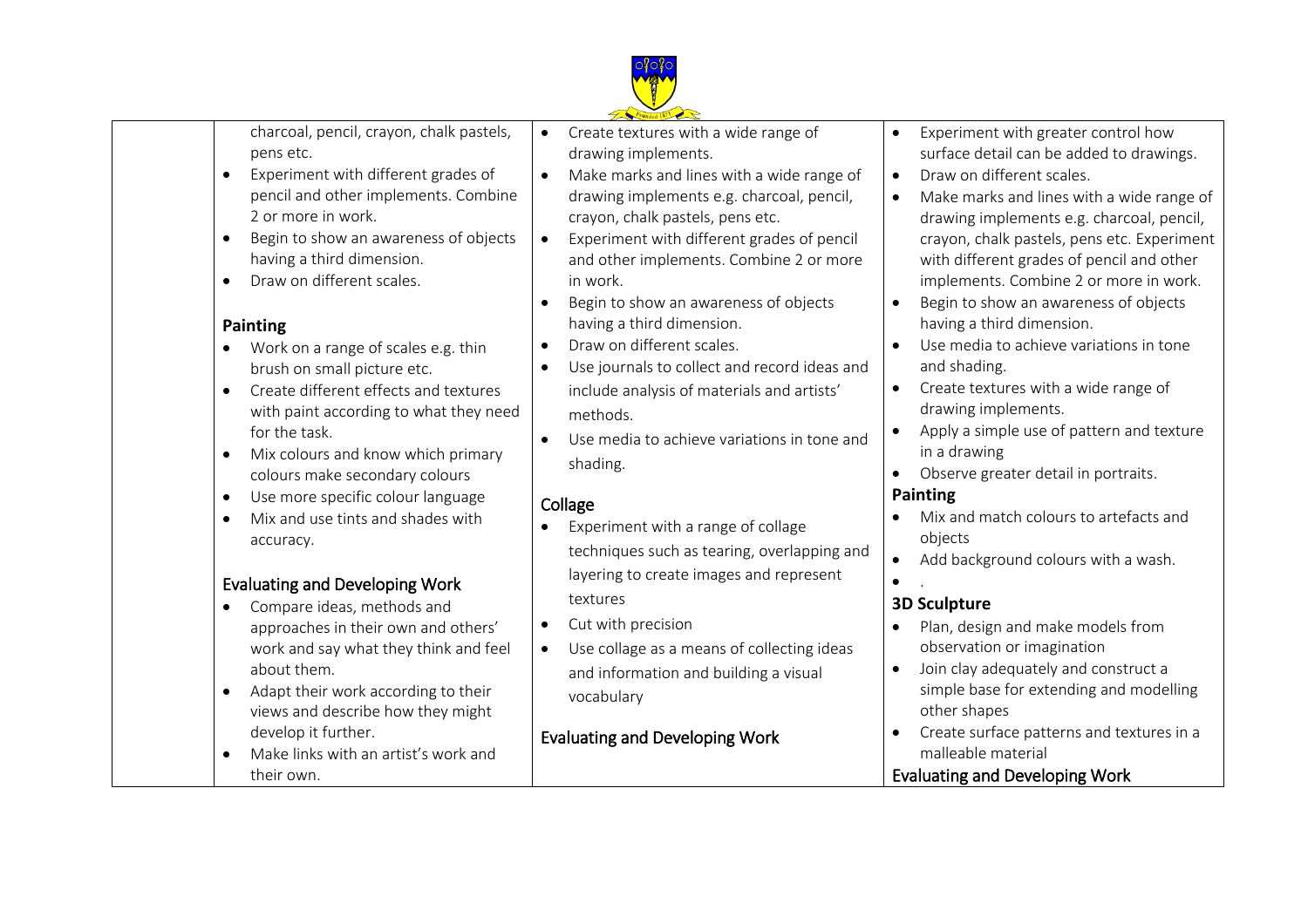

|                   |                                                                              | Founded 18 Page                                                                                  |                                                                                             |
|-------------------|------------------------------------------------------------------------------|--------------------------------------------------------------------------------------------------|---------------------------------------------------------------------------------------------|
|                   |                                                                              | Compare ideas, methods and approaches in<br>$\bullet$<br>their own and others' work and say what | Compare ideas, methods and approaches<br>$\bullet$<br>in their own and others' work and say |
|                   |                                                                              | they think and feel about them.                                                                  | what they think and feel about them.                                                        |
|                   |                                                                              | Adapt their work according to their views                                                        | Adapt their work according to their views                                                   |
|                   |                                                                              | and describe how they might develop it                                                           | and describe how they might develop it                                                      |
|                   |                                                                              | further.                                                                                         | further.                                                                                    |
|                   |                                                                              | Make links with an artist's work and their own                                                   | Make links with an artist's work and their own.                                             |
|                   |                                                                              |                                                                                                  |                                                                                             |
|                   |                                                                              |                                                                                                  |                                                                                             |
|                   |                                                                              |                                                                                                  |                                                                                             |
|                   |                                                                              |                                                                                                  |                                                                                             |
| Suggested         | history of art, periods of art, methods, portrait,                           | history of art, periods of art, methods, portrait, landscape,                                    | history of art, periods of art, methods, portrait,                                          |
| Vocabulary        | landscape,                                                                   |                                                                                                  | landscape,                                                                                  |
|                   |                                                                              |                                                                                                  |                                                                                             |
|                   | <b>Autumn</b>                                                                | <b>Spring</b>                                                                                    | <b>Summer</b>                                                                               |
|                   |                                                                              |                                                                                                  |                                                                                             |
|                   |                                                                              |                                                                                                  |                                                                                             |
| Year <sub>3</sub> | <b>Drawing/Printing</b>                                                      | <b>Drawing / Digital Media</b>                                                                   | <b>Drawing /Textiles</b>                                                                    |
| Year <sub>4</sub> |                                                                              |                                                                                                  |                                                                                             |
|                   | <b>Suggested Ideas/artist -</b>                                              | Suggested Ideas/artist - Study Unit                                                              | <b>Suggested Ideas/artist - Our</b>                                                         |
| <b>Cycle B</b>    | <b>Rainforest - Beatriz Milhazes/</b>                                        |                                                                                                  | <b>Environment</b>                                                                          |
|                   | <b>John Dyer</b>                                                             |                                                                                                  |                                                                                             |
|                   | <b>Exploring and Developing ideas</b>                                        | <b>Exploring and Developing ideas</b>                                                            | <b>Exploring and Developing ideas</b>                                                       |
|                   | Annotate work in journal.<br>$\bullet$                                       | Annotate work in journal.                                                                        | Annotate work in journal.                                                                   |
|                   | Select and record from first hand<br>$\bullet$                               | Select and record from first hand<br>$\bullet$                                                   | Select and record from first hand                                                           |
|                   | observation, experience and                                                  | observation, experience and imagination,                                                         | observation, experience and imagination,                                                    |
|                   | imagination, and explore ideas for                                           | and explore ideas for different purposes.                                                        | and explore ideas for different purposes.                                                   |
|                   | different purposes.                                                          | Question and make thoughtful observations<br>$\bullet$                                           | Question and make thoughtful<br>$\bullet$                                                   |
|                   | Question and make thoughtful<br>$\bullet$                                    | about starting points and select ideas to use                                                    | observations about starting points and                                                      |
|                   | observations about starting points and<br>select ideas to use in their work. | in their work.                                                                                   | select ideas to use in their work.                                                          |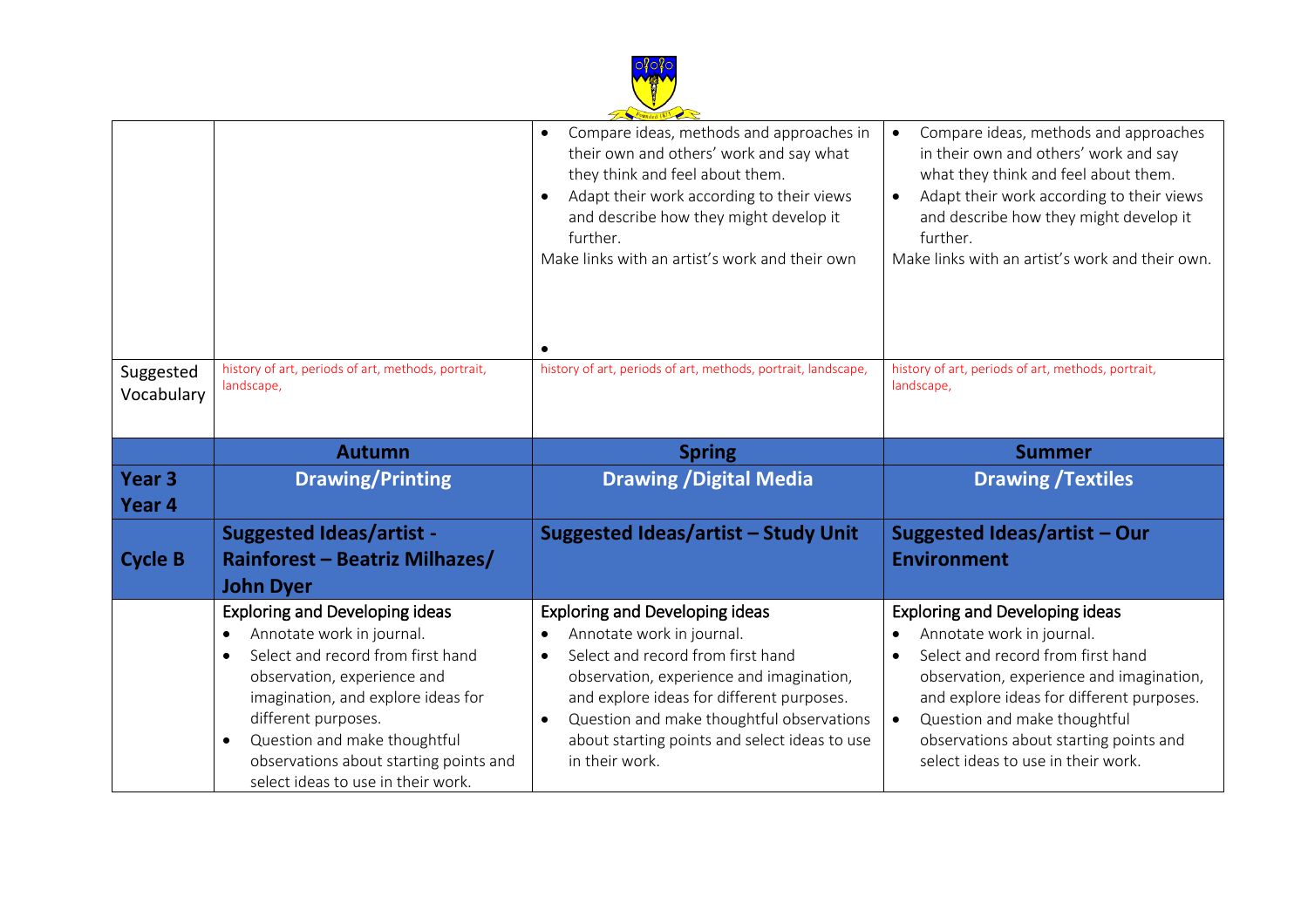

- Explore the roles and purposes of artists, craftspeople, architects, and designers working in different times and cultures.
- Compare ideas, methods and approaches in their own and others' work and say what they think and feel about them.

#### **Drawing**

- Experiment with greater control how surface detail can be added to drawings.
- Draw on different scales.
- Bring more independence to choice of media and subjects in sketchbooks.
- Draw for a sustained period of time.
- Make marks and lines with a wide range of drawing implements e.g. charcoal, pencil, crayon, chalk pastels, pens etc. Experiment with different grades of pencil and other implements.
- Choose and combine media for a desired effect.
- Improve the awareness of 3-d and proportion in shapes.
- Use media to achieve improved variations in tone and shading.
- Create more detailed textures with a wide range of drawing implements and experiment layering media.
- Explore the roles and purposes of artists, craftspeople, architects, and designers working in different times and cultures.
- Compare ideas, methods and approaches in their own and others' work and say what they think and feel about them.

#### **Drawing**

- Experiment with greater control how surface detail can be added to drawings.
- Bring more independence to choice of media and subjects in sketchbooks.
- Draw for a sustained period of time.
- Master detail in portraits, capture an expression or mood.
- Make marks and lines with a wide range of drawing implements e.g. charcoal, pencil, crayon, chalk pastels, pens etc. Experiment with different grades of pencil and other implements.
- Use media to achieve improved variations in tone and shading.

# **Digital Media**

- Record and collect visual information using digital cameras
- Present recorded visual images using software
- Use a graphics package eg. befunky to create images and effects with; Lines by
- Explore the roles and purposes of artists, craftspeople, architects, and designers working in different times and cultures.
- Compare ideas, methods and approaches in their own and others' work and say what they think and feel about them.

### Drawing

- Experiment with greater control how surface detail can be added to drawings.
- Use journals to collect and record ideas and include analysis of materials and artists' methods.
- Draw for a sustained period of time.
- Make marks and lines with a wide range of drawing implements e.g. charcoal, pencil, crayon, chalk pastels, pens etc.
- Experiment with different grades of pencil and other implements. Choose and combine media for a desired effect.
- Use media to achieve variations in tone and shading.
- Apply pattern and texture in a drawing by layering media eg. Pencil, pen and pencil, charcoal.

#### **Textiles**

 Use a variety of techniques, e.g. printing, dyeing, weaving and stitching to create different textural effects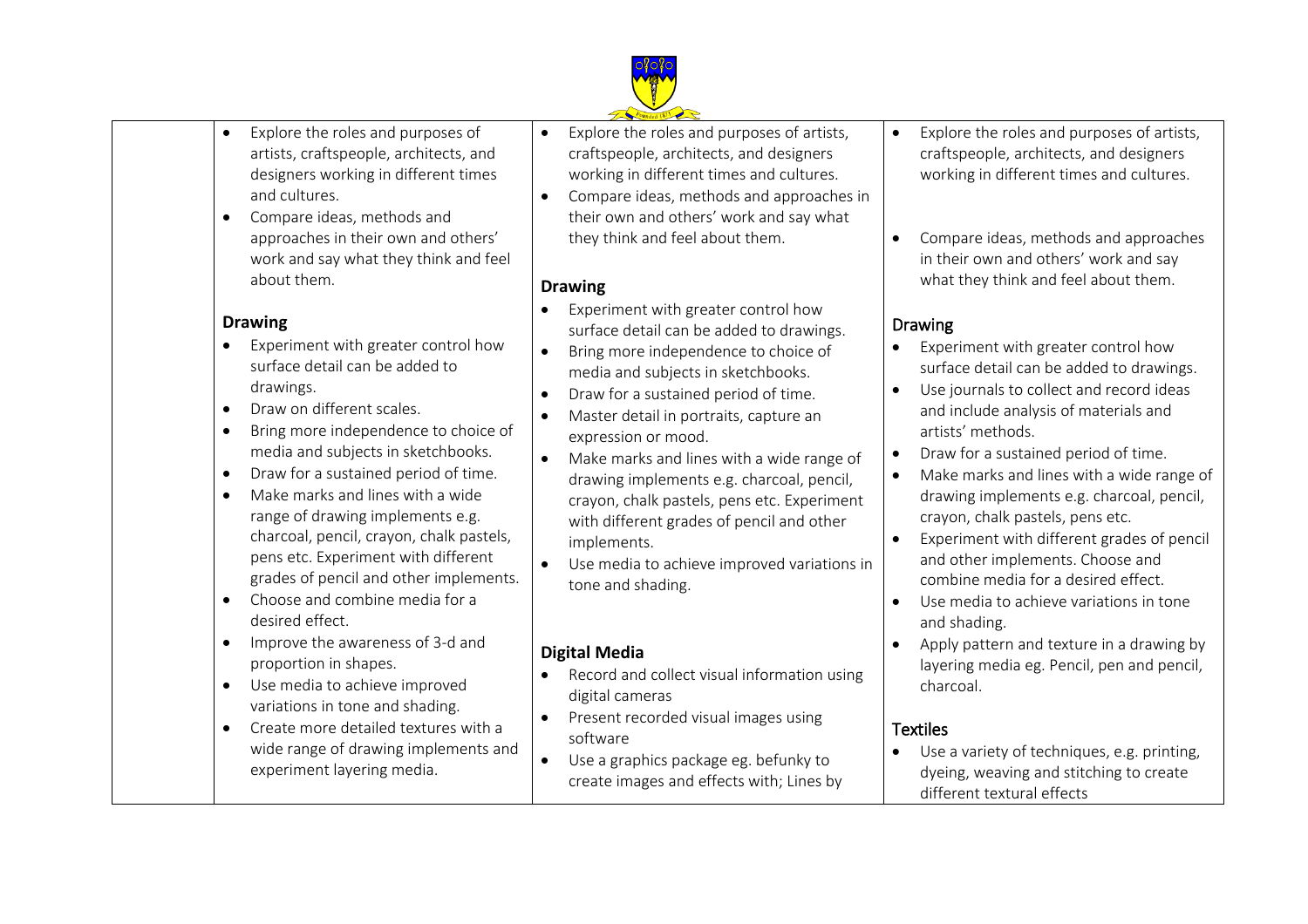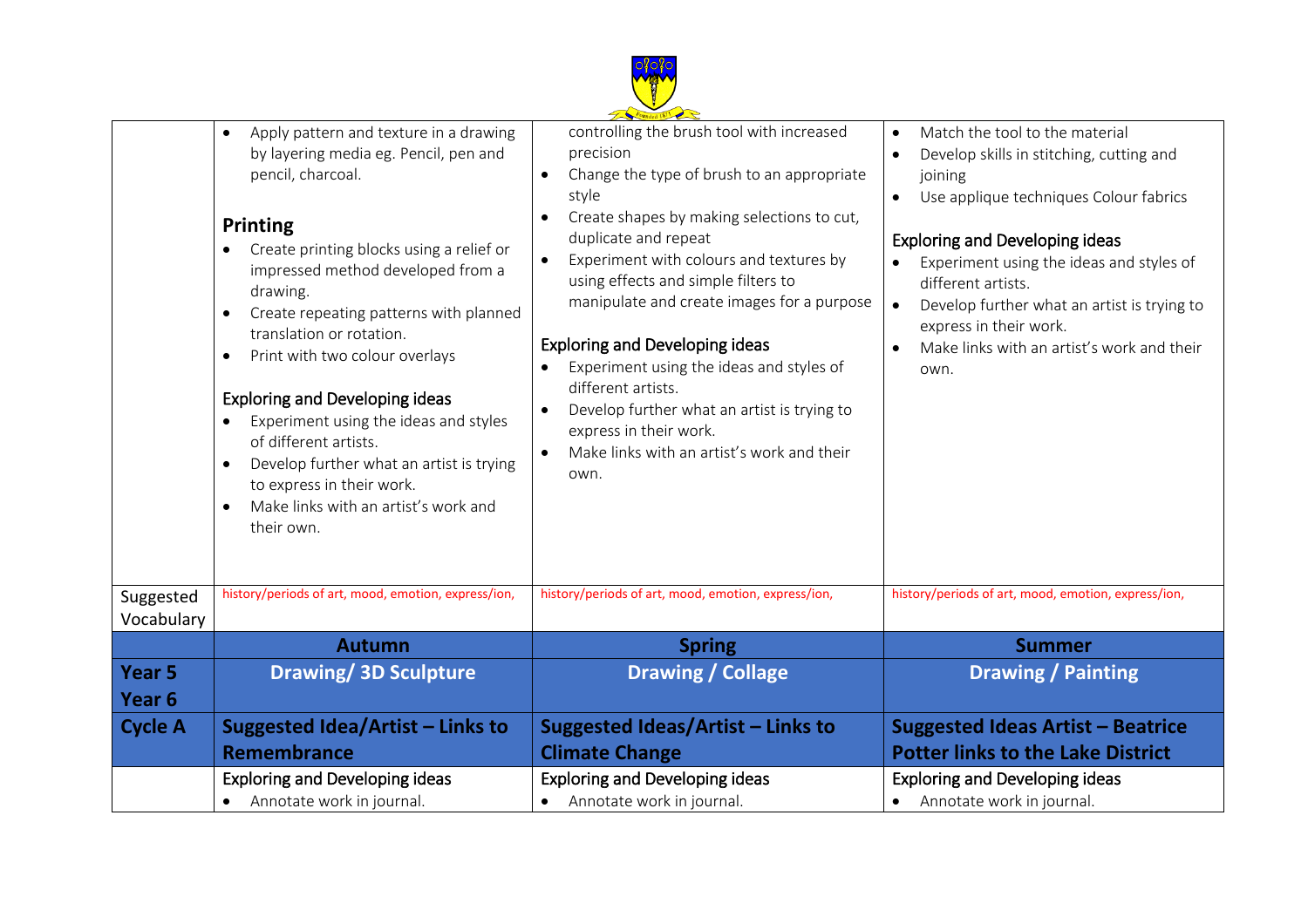

- Select and record from first hand observation, experience and imagination, and explore ideas for different purposes with increasing control.
- Question and make thoughtful observations about starting points and select ideas to use in their work.
- Explore the roles and purposes of artists, craftspeople, architects and designers working in different times and cultures.
- Compare ideas, methods and approaches in their own and others' work and say what they think and feel about them with greater insight.
- Adapt their work according to their views and describe how they might develop it further.
- Experiment using the ideas and styles of different artists.
- Make links with an artist's work and their own.
- Understand the impact of art on a nation's culture or identity.

#### **Drawing**

- Work from a variety of sources and continue to be experimental. • Draw on different scales.
- Be confident to learn from mistakes
- Select and record from first hand observation, experience and imagination, and explore ideas for different purposes with increasing control.
- Question and make thoughtful observations about starting points and select ideas to use in their work.
- Explore the roles and purposes of artists, craftspeople, architects and designers working in different times and cultures.
- Compare ideas, methods and approaches in their own and others' work and say what they think and feel about them with greater insight.
- Adapt their work according to their views and describe how they might develop it further.
- Experiment using the ideas and styles of different artists.
- Make links with an artist's work and their own.
- Understand the impact of art on a nation's culture or identity.

# **Drawing**

- Work from a variety of sources and continue to be experimental. • Draw on different scales.
- Be confident to learn from mistakes.
- Select and record from first hand observation, experience and imagination, and explore ideas for different purposes with increasing control.
- Question and make thoughtful observations about starting points and select ideas to use in their work.
- Explore the roles and purposes of artists. craftspeople, architects and designers working in different times and cultures.
- Compare ideas, methods and approaches in their own and others' work and say what they think and feel about them with greater insight.
- Adapt their work according to their views and describe how they might develop it further.
- Experiment using the ideas and styles of different artists.
- Make links with an artist's work and their own.
- Understand the impact of art on a nation's culture or identity.

#### **Drawing**

- Work from a variety of sources and continue to be experimental.
- Draw on different scales.
- Be confident to learn from mistakes.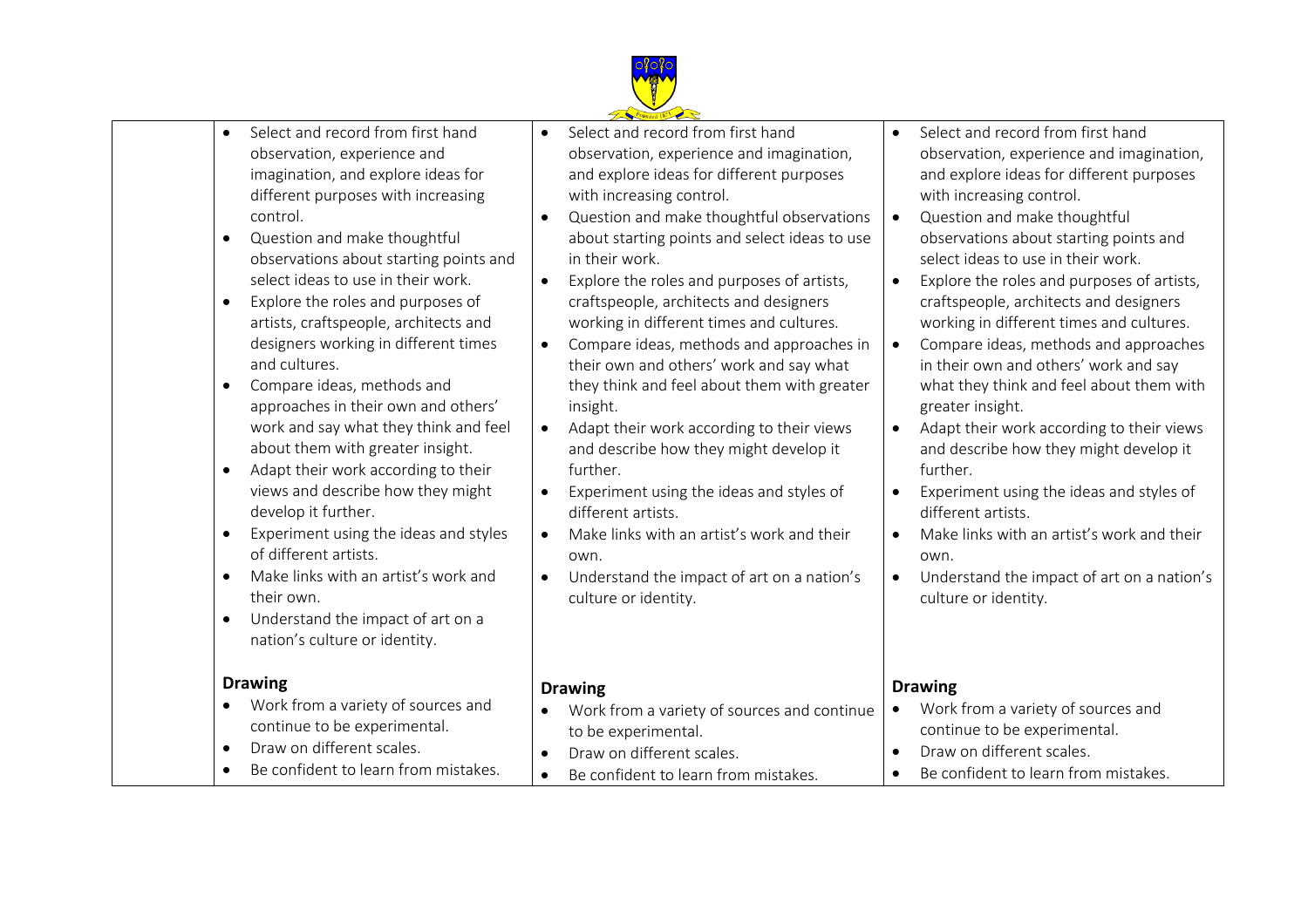

- Work in a sustained and independent way to create a detailed drawing.
- Use a journal to collect and develop ideas which feed into a main piece of work.
- Journals to include analysis of artists' methods as well as personal interactions with artists' work.
- Identify artists who have worked in a similar way and try out their methods.
- Start to develop their own style using tonal contrast and hatching.
- Develop close observation skills using a variety of view finders.
- Continue to improve on observational details.
- Begin to develop an awareness of composition, scale and proportion in their paintings e.g. foreground, middle ground and background.
- Show an awareness of how paintings are created ie. Composition.

# **3D Sculpture**

- Shape, form, model and construct from observation or imagination
- Use recycled, natural and man-made materials to create sculptures
- Plan a sculpture through drawing and other preparatory work
- Develop skills in using clay inc. slabs, coils, slips, etc
- Work in a sustained and independent way to create a detailed drawing.
- Use a journal to collect and develop ideas which feed into a main piece of work.
- Journals to include analysis of artists' methods as well as personal interactions with artists' work.
- Identify artists who have worked in a similar way and try out their methods.
- Start to develop their own style using tonal contrast and hatching.
- Develop close observation skills using a variety of view finders.
- Continue to improve on observational details.
- Begin to develop an awareness of composition, scale and proportion in their paintings e.g. foreground, middle ground and background.
- Show an awareness of how paintings are created ie. Composition.

#### **Collage**

- Add collage to a painted, printed or drawn background
- Use a range of media to create collages
- Use different techniques, colours and textures etc when designing and making pieces of work
- Use collage as a means of extending work from initial ideas
- Work in a sustained and independent way to create a detailed drawing.
- Use a journal to collect and develop ideas which feed into a main piece of work.
- Journals to include analysis of artists' methods as well as personal interactions with artists' work.
- Identify artists who have worked in a similar way and try out their methods.
- Start to develop their own style using tonal contrast and hatching.
- Develop close observation skills using a variety of view finders.
- Continue to improve on observational details.

#### **Painting**

- Develop a painting from a drawing
- Use acrylic paint
- Carry out preliminary studies, trying out different media and materials and mixing appropriate colours
- Create imaginative work from a variety of sources e.g. observational drawing, themes, poetry, music
- Mix and match colours to create atmosphere and light effects
- Be able to identify and work with complementary and contrasting colours
- Use ceramic mosaic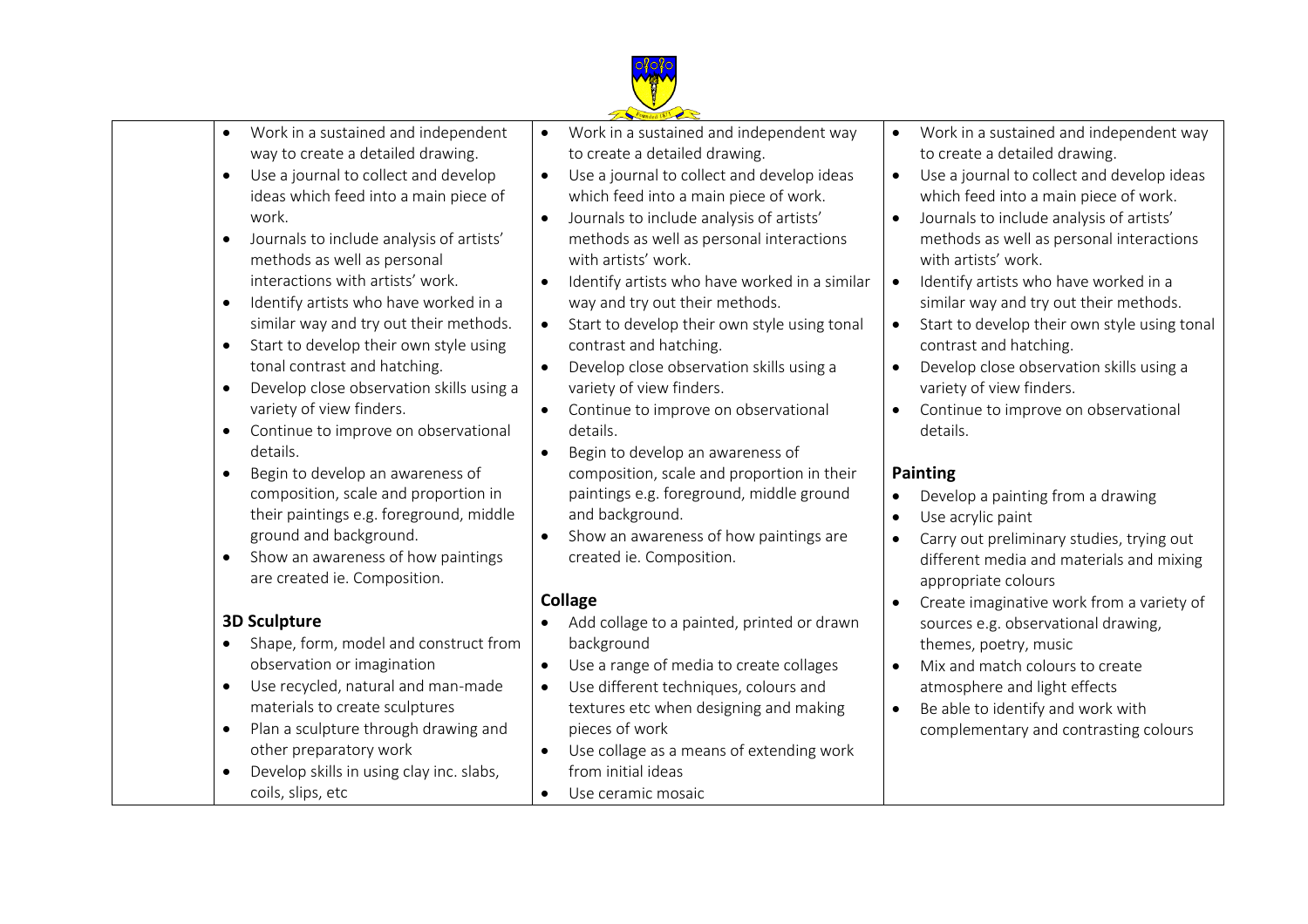

|                   | Produce intricate patterns and textures<br>in a malleable media<br>Explain how an artist might influence<br>$\bullet$<br>their own work.                                                                                                                                                                                                                                                                                                                                                       |                                                                                                                                                                                                                                                                                                                                                                                                                                                                                              |                                                                                                                                                                                                                                                                                                                                                                                                                                                                                                                        |
|-------------------|------------------------------------------------------------------------------------------------------------------------------------------------------------------------------------------------------------------------------------------------------------------------------------------------------------------------------------------------------------------------------------------------------------------------------------------------------------------------------------------------|----------------------------------------------------------------------------------------------------------------------------------------------------------------------------------------------------------------------------------------------------------------------------------------------------------------------------------------------------------------------------------------------------------------------------------------------------------------------------------------------|------------------------------------------------------------------------------------------------------------------------------------------------------------------------------------------------------------------------------------------------------------------------------------------------------------------------------------------------------------------------------------------------------------------------------------------------------------------------------------------------------------------------|
| Year <sub>5</sub> | <b>Autumn</b>                                                                                                                                                                                                                                                                                                                                                                                                                                                                                  | <b>Spring</b>                                                                                                                                                                                                                                                                                                                                                                                                                                                                                | <b>Summer</b>                                                                                                                                                                                                                                                                                                                                                                                                                                                                                                          |
| Year <sub>6</sub> |                                                                                                                                                                                                                                                                                                                                                                                                                                                                                                |                                                                                                                                                                                                                                                                                                                                                                                                                                                                                              |                                                                                                                                                                                                                                                                                                                                                                                                                                                                                                                        |
| <b>Cycle B</b>    | Drawing/Printing                                                                                                                                                                                                                                                                                                                                                                                                                                                                               | <b>Drawing /Textiles</b>                                                                                                                                                                                                                                                                                                                                                                                                                                                                     | Drawing/Digital Art                                                                                                                                                                                                                                                                                                                                                                                                                                                                                                    |
|                   | <b>Suggested Idea/Artist - Study</b>                                                                                                                                                                                                                                                                                                                                                                                                                                                           | Suggested Idea/Artist-Aymar C                                                                                                                                                                                                                                                                                                                                                                                                                                                                | Suggested Idea/Artist - Links to                                                                                                                                                                                                                                                                                                                                                                                                                                                                                       |
|                   | <b>Unit</b>                                                                                                                                                                                                                                                                                                                                                                                                                                                                                    | <b>Copacatty</b>                                                                                                                                                                                                                                                                                                                                                                                                                                                                             | <b>local History - Our Environment</b><br>(Canals)                                                                                                                                                                                                                                                                                                                                                                                                                                                                     |
|                   | <b>Exploring and developing ideas</b><br>Annotate work in journal.<br>Select and record from first hand<br>$\bullet$<br>observation, experience and<br>imagination, and explore ideas for<br>different purposes with increasing<br>control.<br>Question and make thoughtful<br>observations about starting points and<br>select ideas to use in their work.<br>Explore the roles and purposes of<br>$\bullet$<br>artists, craftspeople, architects and<br>designers working in different times | <b>Exploring and developing ideas Annotate</b><br>work in journal.<br>Select and record from first hand<br>$\bullet$<br>observation, experience and imagination,<br>and explore ideas for different purposes<br>with increasing control.<br>Question and make thoughtful observations<br>about starting points and select ideas to use<br>in their work.<br>Explore the roles and purposes of artists,<br>craftspeople, architects and designers<br>working in different times and cultures. | <b>Exploring and developing ideas Annotate</b><br>work in journal.<br>Select and record from first hand<br>$\bullet$<br>observation, experience and imagination,<br>and explore ideas for different purposes<br>with increasing control.<br>Question and make thoughtful<br>$\bullet$<br>observations about starting points and<br>select ideas to use in their work.<br>Explore the roles and purposes of artists,<br>$\bullet$<br>craftspeople, architects and designers<br>working in different times and cultures. |
|                   | and cultures.                                                                                                                                                                                                                                                                                                                                                                                                                                                                                  | <b>Drawing</b>                                                                                                                                                                                                                                                                                                                                                                                                                                                                               | <b>Drawing</b>                                                                                                                                                                                                                                                                                                                                                                                                                                                                                                         |
|                   | <b>Drawing</b><br>Work from a variety of sources and<br>$\bullet$<br>continue to be experimental.<br>Draw on different scales.<br>$\bullet$<br>Be confident to learn from mistakes.<br>$\bullet$                                                                                                                                                                                                                                                                                               | Work from a variety of sources and continue<br>to be experimental.<br>Draw on different scales.<br>Be confident to learn from mistakes.<br>Work in a sustained and independent way<br>$\bullet$<br>to create a detailed drawing.                                                                                                                                                                                                                                                             | Work from a variety of sources and<br>continue to be experimental.<br>Draw on different scales.<br>$\bullet$<br>Be confident to learn from mistakes.<br>$\bullet$<br>Work in a sustained and independent way<br>$\bullet$<br>to create a detailed drawing.                                                                                                                                                                                                                                                             |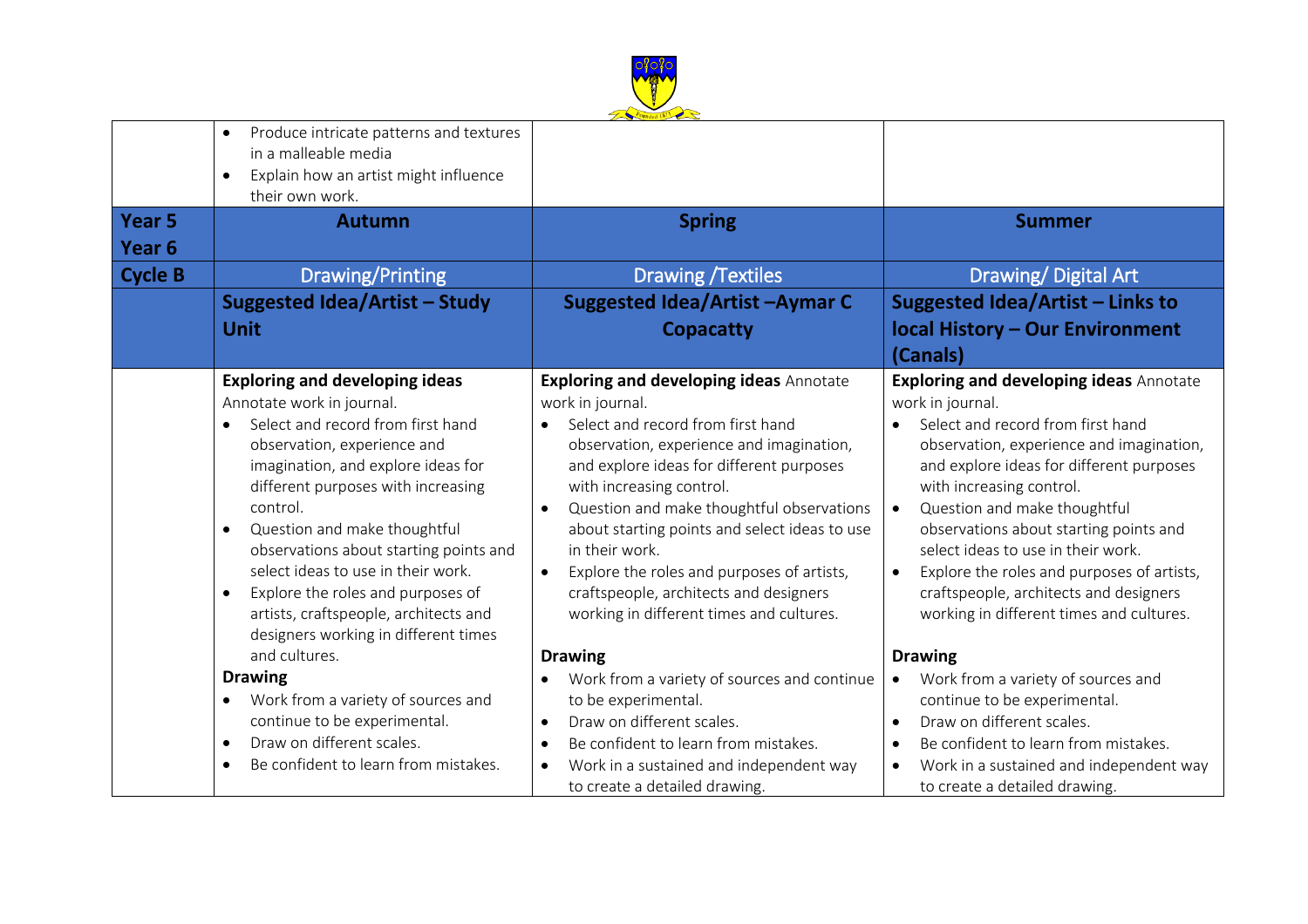

- Work in a sustained and independent way to create a detailed drawing.
- Use a journal to collect and develop ideas which feed into a main piece of work.
- Journals to include analysis of artists' methods as well as personal interactions with artists' work.
- Identify artists who have worked in a similar way and try out their methods.
- Start to develop their own style using tonal contrast and hatching. Be able to explain their desired intentions and effects.
- Combine dry and wet media.
- Continue to master observational details.
- Begin to use simple perspective in their work using a single focal point and horizon.
- Continue to develop an awareness of composition, scale and proportion in their paintings e.g. foreground, middle ground and background.

#### **Printing**

- Create printing blocks by simplifying an initial journal idea
- Use relief or impressed method
- Build up layers of prints for a desired effect
- Use a journal to collect and develop ideas which feed into a main piece of work.
- Journals to include analysis of artists' methods as well as personal interactions with artists' work.
- Identify artists who have worked in a similar way and try out their methods.
- Start to develop their own style using tonal contrast and hatching. Be able to explain their desired intentions and effects.
- Combine dry and wet media.
- Continue to master observational details.
- Begin to use simple perspective in their work using a single focal point and horizon.
- Continue to develop an awareness of composition, scale and proportion in their paintings e.g. foreground, middle ground and background.

# **Textiles**

- Use different grades of threads and needles
- Experiment with batik or felt techniques
- Experiment with a range of media to overlap and layer creating interesting colours and textures and effects

**Exploring and developing ideas**

- Use a journal to collect and develop ideas which feed into a main piece of work.
- Journals to include analysis of artists' methods as well as personal interactions with artists' work.
- Identify artists who have worked in a similar way and try out their methods.
- Start to develop their own style using tonal contrast and hatching. Be able to explain their desired intentions and effects.
- Combine dry and wet media.
- Continue to master observational details.
- Begin to use simple perspective in their work using a single focal point and horizon.
- Continue to develop an awareness of composition, scale and proportion in their paintings e.g. foreground, middle ground and background.

# **Digital Media**

- Record, collect and store visual information using digital cameras
- Present recorded visual images using software e.g. Powerpoint, keynote, Brushes
- Use a graphics package to create and manipulate new images
- Be able to Import an image (scanned, retrieved, taken) into a graphics package